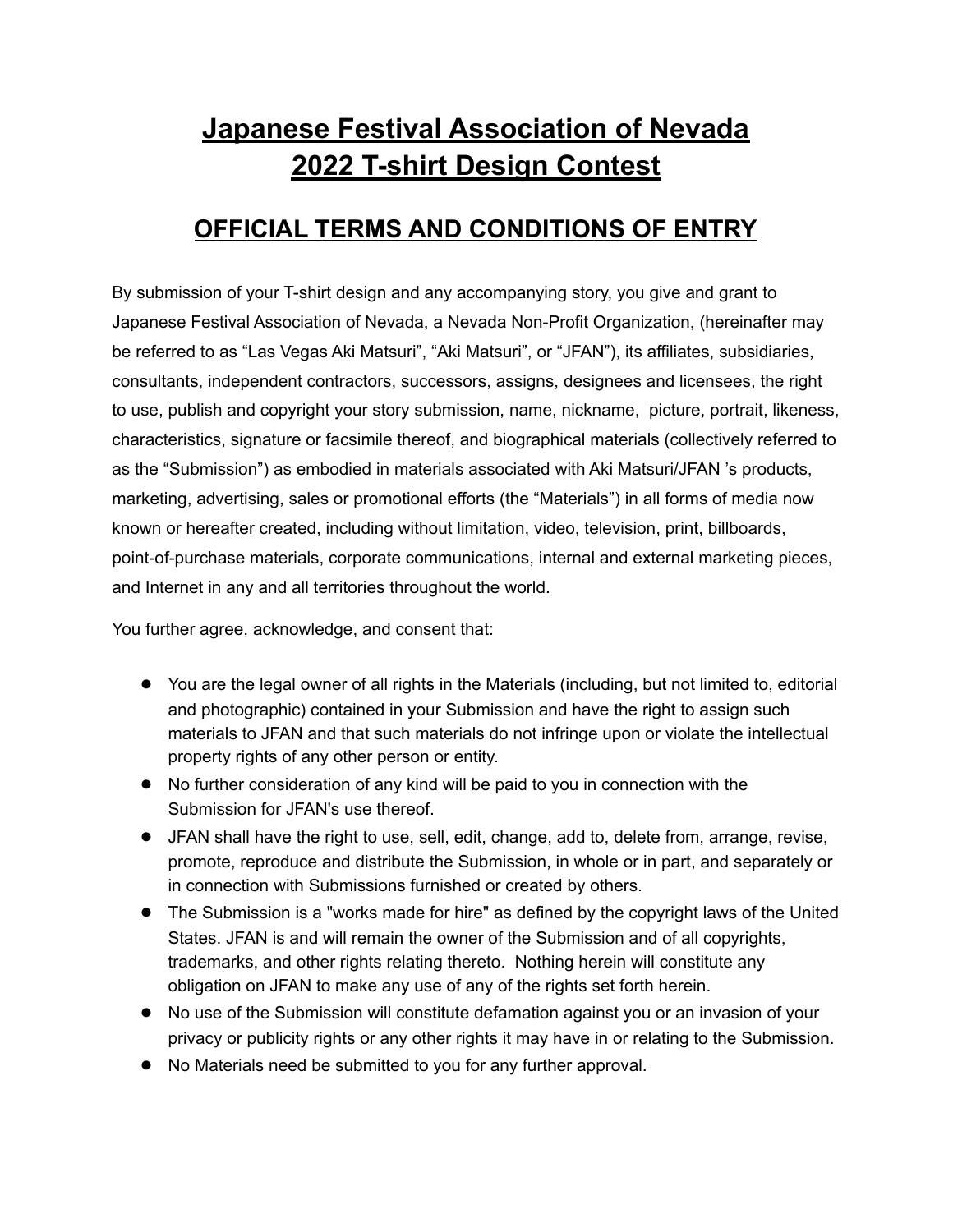● You hereby release Aki Matsuri/JFAN from any and all claims, liabilities, responsibilities, or damages arising from the use of the Submission.

By checking the box on the official entry page you hereby consent to, affirm, and agree to be bound by the foregoing "OFFICIAL TERMS AND CONDITIONS OF ENTRY" and that you are at least eighteen years of age or older and (in the case that the subject of the Submission is under the age of 18), you are the parent or legal guardian of the subject of the Submission and you authorized to agree to these terms of submission on the subjects behalf.

# **Design Rules and Guidelines:**

- Design may not exceed 12" wide by 12" high.
- Design may include up to 2 colors. Gradients and transparencies cannot be used.
- Design must be based on the theme of "Autumn Festival". May include one of the following words: "Aki Matsuri", "秋祭り", "あきまつり", "アキマツリ". (Not required). **No other words or phrases may be included.**
- Design may not contain any profanity.
- Design will appear on the back of a black solid-color shirt.
- Design must be wholly original and cannot contain any copyright material.
- There is limited to one design entry you can submit.
- Before entering, all under 18 year old contestants must have a parent or legal guardian sign the release and waiver attached to the official entry form.
- It is recommended to render your design in Adobe Illustrator or a similar program. Entries should include a high resolution JPEG or PNG and PDF file, but hand-drawn designs will also be accepted. If selected as the final design the original, vector-based file will be requested.
- Entries must be no larger than 10 MB.
- Aki Matsuri/JFAN reserves the right to make adjustments to all entries, including colors of the design.

# **Submission Rules and Guidelines:**

- Entries must be received via online entry form by 11:59 pm on August 22, 2022.
- No entries submitted via Facsimile or Email will be accepted.
- All entries need to include your full name, title of design (optional), email address, mailing address and telephone number in addition to the artwork file.
- Entries received without a completed online entry form or without contestant's signature or parent's/legal guardian's signature on this will be disqualified.
- Winners may be required to provide proof of identification to claim his/her award.
- No submission will be entered into the contest without an official JFAN signed Waiver/Disclaimer form (below).
- All entries/submissions become the property of JFAN.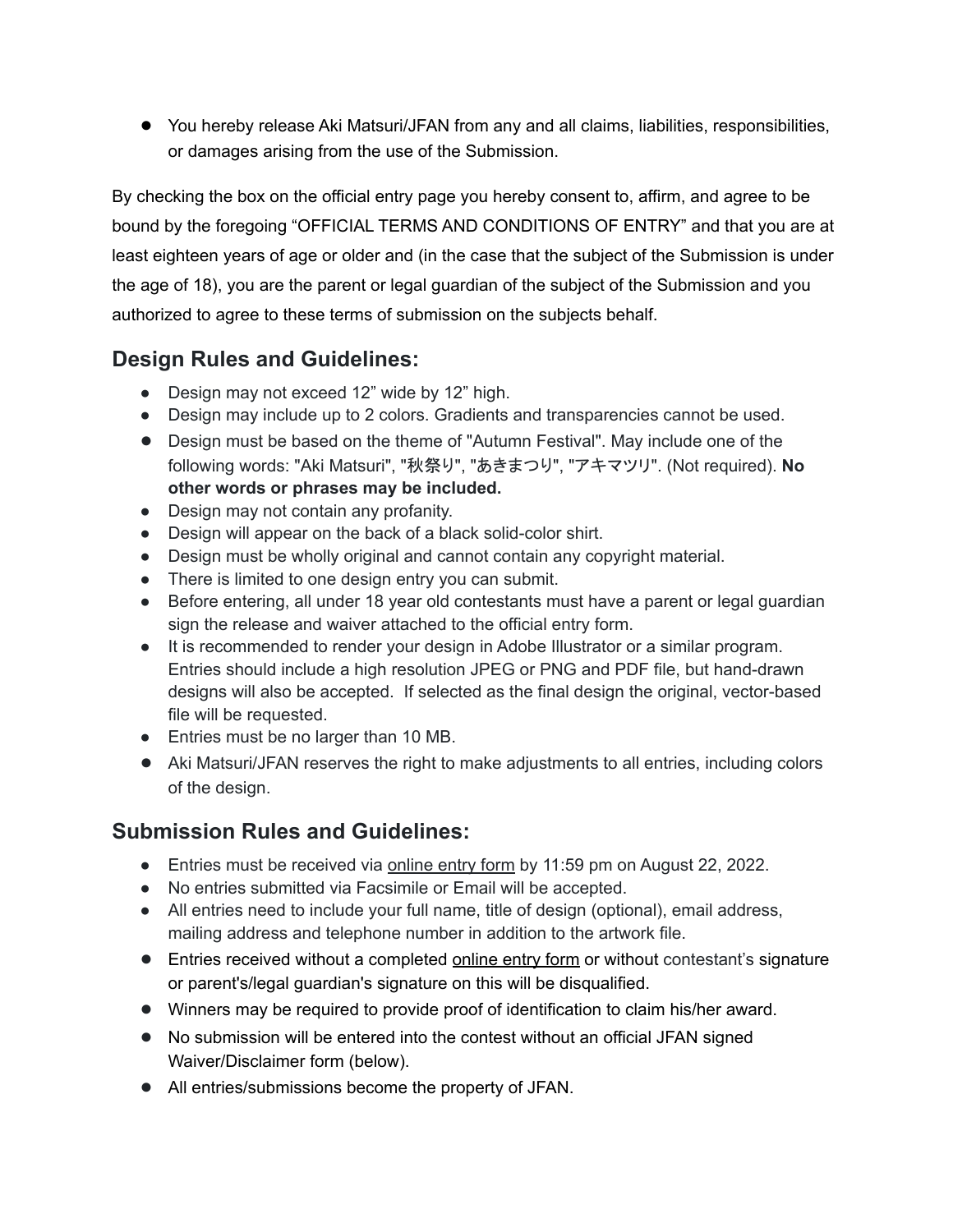### **How Winner Will Be Selected:**

- A Committee consisting of one or more of JFAN Board of Directors and/or its designated volunteers serving as judges will vote on the Design Contest Winner.
- Designs will be judged on the following criteria:
	- Concept and originality.
	- Completeness of design and readiness for printing.
	- Feasibility of reproduction.
	- Adherence to design and submission rules and guidelines.
- All decisions of the judges are final.

#### **Contest Prizes:**

The winner will receive a \$150 gift card as well as 5 T-shirts with their winning design.

At the JFAN's sole discretion without the written permission from the winner, JFAN retains the right to promote the winner and his/her design through social media, email and/or website.

#### **How winner will be notified:**

● A winner will be notified by email at the close of the voting period, via the information provided to JFAN during entry. Winner is required to reply to JFAN within Seven (7) days. Failure to respond to JFAN's notification may result in the selection of a new winner.

#### **Deadlines and Important Dates:**

- $\bullet$  June 22, 2022 Contest begins
- August 22, 2022 Submission deadline
- August 25, 2022 JFAN Committee voting begins
- September 8,  $2022 \text{Voting closes}$
- September 15, 2022 Winner announced
- October 22, 2022 T Shirt release at the Aki Matsuri

#### **Waiver/ Disclaimer**

Any and all Entries in the 2022 JFAN T-shirt Design Contest (collectively the "Entries") shall be deemed, and shall remain, the property of JFAN. JFAN shall not be subject to any obligation(s) of confidentiality with respect to any Entries, nor is JFAN liable for any use or disclosure of any Entries. Without limitations of the foregoing, the undersigned hereby grants JFAN a worldwide, perpetual, non-exclusive license of every kind and nature throughout the universe, and JFAN shall be entitled to unrestricted use of the Entries for any purpose whatsoever, commercial or otherwise, without compensation to the provider of the Entries or any other person or entity.

For any questions regarding contest rules, please email to [akimatsurinv@gmail.com](mailto:akimatsurinv@gmail.com).